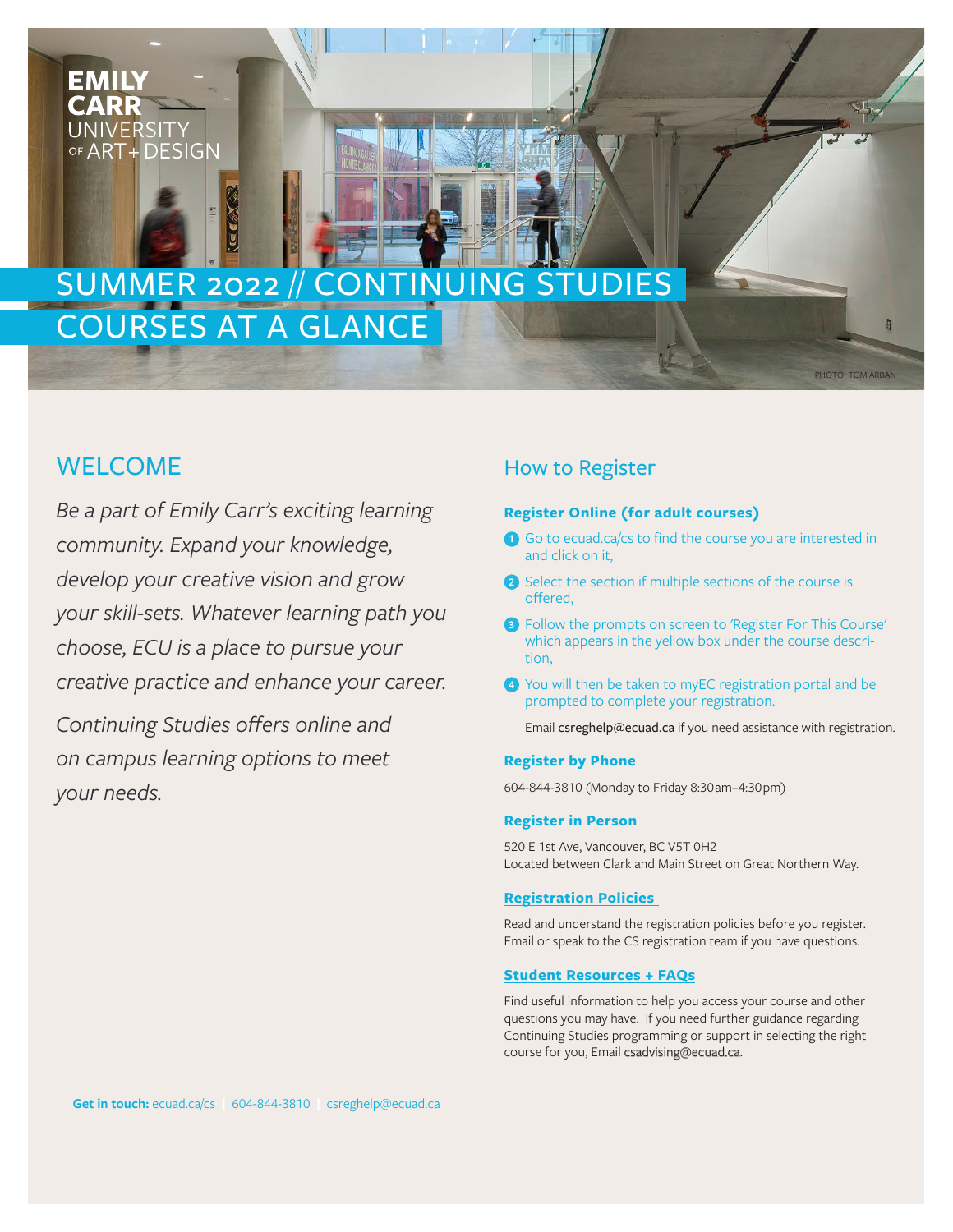#### **[COMMUNICATION DESIGN](https://www.ecuad.ca/academics/continuing-studies/topic/design-courses/communication)**

Perfect for those looking to build a career in communications, graphic design, advertising or marketing, gain hands-on experience using the most up-to-date technologies and techniques while studying with industry professionals.

| Introductory Communication Design \$441.25 |                                       |                     |              |           |  |  |  |
|--------------------------------------------|---------------------------------------|---------------------|--------------|-----------|--|--|--|
| • CECD 100 SU01 Mon Jun 13-Jul 18          |                                       |                     | 6:00-10:00pm | On campus |  |  |  |
| • CECD 100 SU02 Tue Jul 5-Aug 23           |                                       |                     | 6:00-9:00pm  | Online    |  |  |  |
|                                            | <b>Drawing for Designers \$441.25</b> |                     |              |           |  |  |  |
| • CECD 101 SU01 Tue May 24-Jul 12          |                                       |                     | 6:00-9:00pm  | Online    |  |  |  |
|                                            | Colour Theory for Designers \$441.25  |                     |              |           |  |  |  |
| • CECD 102 SU01 Sat                        |                                       | Jun 16-Aug 4        | 6:00-9:00pm  | Online    |  |  |  |
| Branding + Identity Design \$441.25        |                                       |                     |              |           |  |  |  |
| • CECD 200 SU01 Sun Jun 26-Aug 28*         |                                       |                     | 1:30-4:30pm  | On Campus |  |  |  |
| <b>Publication Design \$441.25</b>         |                                       |                     |              |           |  |  |  |
| • CECD 202 SU01                            | Thu                                   | <b>Jul 7-Aug 25</b> | 6:00-9:00pm  | Online    |  |  |  |

## **[HISTORY + THEORY](https://www.ecuad.ca/academics/continuing-studies/topic/pro-practice-theory-courses/history-theory)**

Historical and contemporary critical theory and contexts helps students develop a responsive and relevant art or design practice. Engage in current issues in art, design, and media such as sustainable material practices, art and design history, and the intersections of gender, race and accessibility in art and design.

| Vancouver Public Art \$221.00              |                                       |                     |             |           |  |  |
|--------------------------------------------|---------------------------------------|---------------------|-------------|-----------|--|--|
| • CESE 010 SU01 Tue                        |                                       | <b>Jul 12-Aug 2</b> | 6:00-9:00pm | Online    |  |  |
| Art History \$441.25                       |                                       |                     |             |           |  |  |
| • CESE 101 SU01 Wed Jun 29-Aug 17          |                                       |                     | 6:00-9:00pm | Online    |  |  |
|                                            | Contemporary Critical Theory \$441.25 |                     |             |           |  |  |
| • CESE 102 SU01 Thu Jun 16-Aug 4           |                                       |                     | 6:00-9:00pm | On campus |  |  |
| New Topics in Contemporary Design \$441.25 |                                       |                     |             |           |  |  |
| • CESE 103 SU01 Tue Jun 14-Aug 2           |                                       |                     | 6:00-9:00pm | Online    |  |  |
| Indigenous Art Topics \$441.25             |                                       |                     |             |           |  |  |
| $\bullet$ CESE 204 SU01 Tue                |                                       | Jun 21-Aug 9        | 6:00-9:00pm | On campus |  |  |

#### **[CROSS DISCIPINARY](https://www.ecuad.ca/academics/continuing-studies/topic/pro-practice-theory-courses/cross-disc)**

By approaching topics from multiple perspectives, cross-disciplinary studies can emphasize problem-solving methods applicable to real-world projects and challenges.

| Creative Entrepreneurship \$221.00 |     |               |             |           |  |
|------------------------------------|-----|---------------|-------------|-----------|--|
| $\bullet$ CEPD 400 SU01            | Thu | Jul 28-Aug 18 | 6:00-9:00pm | On campus |  |

## **[DRAWING](https://www.ecuad.ca/academics/continuing-studies/topic/art-courses/drawing)**

Learn basic to intermediate drawing skills and become comfortable with diverse sketching and mark-making tools and materials. Traditional techniques such as charcoal or collage meet contemporary drawing approaches through our diverse course offerings.

| Introductory Drawing \$441.25 |  |  |
|-------------------------------|--|--|
|-------------------------------|--|--|

| • CEDR 100 SU01                                      |     | Wed May 25-Jul 13   | 6:00-9:00pm    | On campus |
|------------------------------------------------------|-----|---------------------|----------------|-----------|
| • CEDR 100 SU02                                      | Sat | May 28-Jul 23*      | 9:30am-12:30pm | On campus |
| • CEDR 100 SU03                                      | Sun | May 29-Jul 24*      | 1:30-4:30pm    | Online    |
| • CEDR 100 SU04                                      | Tue | May 24-Jul 12       | 6:00-9:00pm    | Online    |
| <b>IIntroductory Pen + Ink \$441.25</b>              |     |                     |                |           |
| • CEDR 101 SU01                                      | Thu | Jun 2-Jul 21        | 6:00-9:00pm    | Online    |
| Perspective Drawing \$441.25                         |     |                     |                |           |
| • CEDR 102 SU01 Sun May 29-Jul 24*                   |     |                     | 1:30-4:30pm    | On campus |
| Drawing + Collage \$441.25                           |     |                     |                |           |
| • CEDR 105 SU01 Sat May 28 -Jul 23*                  |     |                     | 9:30am-12:30pm | On campus |
| Intermediate Drawing \$441.25                        |     |                     |                |           |
| • CEDR 200 SU01                                      | Wed | <b>Jul 6-Aug 24</b> | 6:00-9:00pm    | Online    |
| Figure Drawing \$441.25                              |     |                     |                |           |
| • CEDR 205 SU01 Thu May 12-Jun 30                    |     |                     | 6:00-9:00pm    | On campus |
| Independent Projects: Drawing + Mixed Media \$662.00 |     |                     |                |           |
| • CEDR 401 SU01 Tue May 10-Jul 5                     |     |                     | 6:00-10:00pm   | On campus |

# **[ILLUSTRATION](https://www.ecuad.ca/academics/continuing-studies/topic/art-courses/illustration)**

Learn how to represent ideas, written pieces, and project briefs using illustration techniques through our diverse illustration courses. Explore compositional and creative techniques for commercial, picture book and graphic novel projects, and navigate blending your individual creativity with industry standards and considerations.

| Graphic Novel \$441.25                                  |                   |                              |                            |                     |
|---------------------------------------------------------|-------------------|------------------------------|----------------------------|---------------------|
| • CEGN 120 SU01                                         | Wed               | Jun 1-Jul 20                 | 6:00-9:00pm                | Online              |
| <b>Introductory Illustration \$441.25</b>               |                   |                              |                            |                     |
| • CEIL 100 SU01<br>• CEIL 100 SU02                      | Sun<br><b>Tue</b> | Jun 5-Aug 7*<br>Jun 7-Jul 26 | 1:30-4:30pm<br>6:00-9:00pm | On campus<br>Online |
| Introductory Digital Illustration: Illustrator \$441.25 |                   |                              |                            |                     |
| • CEIL 102 SU01                                         | Sat               | Jun 18-Aug 20*               | 9:30am-12:30pm             | On campus           |
| Intermediate Digital Illustration \$441.25              |                   |                              |                            |                     |
| • CEIL 201 SU01                                         |                   | Wed Jun 29-Aug 17            | 6:00-9:00pm                | Online              |
| <b>Illustration Nature \$441.25</b>                     |                   |                              |                            |                     |
| • CEIL 202 SU01                                         | Sat               | May 28-Jul 9*                | 9:30am-1:30pm              | On campus           |
| Picture Book Illustration \$441.25                      |                   |                              |                            |                     |
| • CEIL 205 SU01                                         | Tue               | Jun 28-Aug 16                | 6:00-9:00pm                | On campus           |
| Narrative Illustration \$441.25                         |                   |                              |                            |                     |
| • CEIL 206 SU01                                         | Thu               | Jun 23-Aug 11                | 6:00-9:00pm                | Online              |
| <b>Illustration Concepts + Context \$441.25</b>         |                   |                              |                            |                     |
| • CEIL 221 SU01                                         | Sun               | Jun 19-Aug 21*               | 1:30-4:30pm                | Online              |

The schedules in this document do not include changes throughout the term. View ecuad.ca/cs for the most up-to-date course scheduling information.

\*schedule exception please check website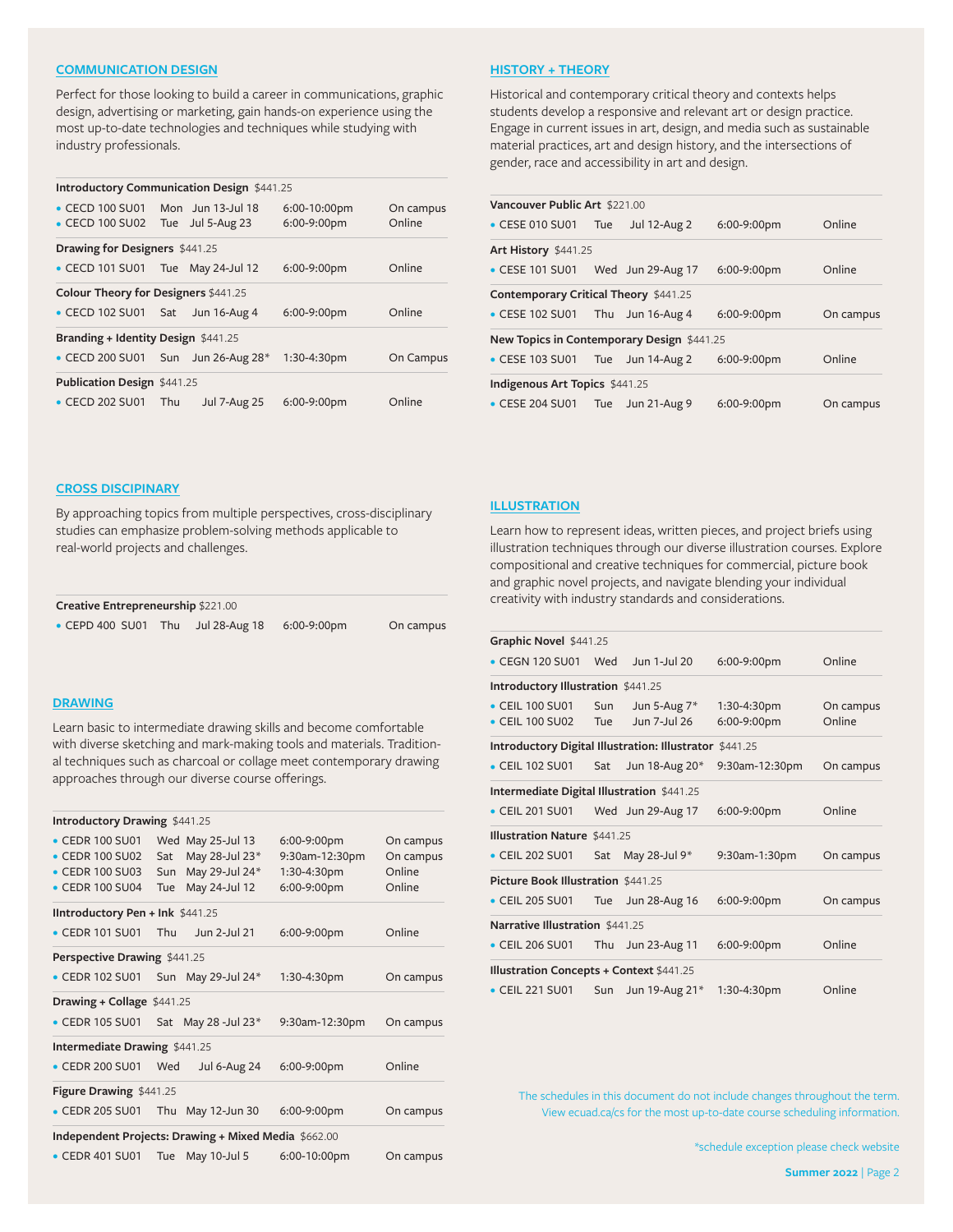## **[INDUSTRIAL DESIGN](https://www.ecuad.ca/academics/continuing-studies/topic/design-courses/industrial)**

Through multi-dimensional problem solving, hands-on modelling and technical skill-building, our suite of industrial design courses give you the tools for technical drafting and product rendering.

| Basics of Industrial Design \$329.00     |                                       |                       |             |           |  |  |
|------------------------------------------|---------------------------------------|-----------------------|-------------|-----------|--|--|
| • CEID 120 SU01                          |                                       | Wed Jun 15-Jul 20     | 6:00-9:00pm | On campus |  |  |
| Explorations of 3D Design \$329.00       |                                       |                       |             |           |  |  |
| • CEID 121 SU01                          |                                       | Thu May 26-Jul 14     | 6:00-9:00pm | Online    |  |  |
|                                          | Introduction to Model Making \$478.00 |                       |             |           |  |  |
| • CEID 224 SU01                          |                                       | Mon Jun 13-Aug $15^*$ | 6:00-9:00pm | On campus |  |  |
| 3D Design Sketching \$302.00             |                                       |                       |             |           |  |  |
| • CEID 260 SU01                          | Tue                                   | Jun 14-Aug 2          | 6:00-9:00pm | On campus |  |  |
| Independent Projects: 3D Design \$354.00 |                                       |                       |             |           |  |  |
| • CEID 420 SU01                          | Sat                                   | Jun 18-Aug 20*        | 1:30-4:30pm | On campus |  |  |

# **[PAINTING](https://www.ecuad.ca/academics/continuing-studies/topic/art-courses/painting)**

Learn introductory skills like paint mixing and application techniques before working with more complex painting approaches in acrylic, oil, and watercolour.

| <b>Introductory Painting Techniques \$441.25</b> |                   |                                     |                            |                     |  |  |
|--------------------------------------------------|-------------------|-------------------------------------|----------------------------|---------------------|--|--|
| • CEPN 100 SU01<br>$\bullet$ CEPN 100 SU02       | <b>Tue</b><br>Thu | Jun 7-Jul 26<br><b>Jul 7-Aug 25</b> | 6:00-9:00pm<br>6:00-9:00pm | On campus<br>Online |  |  |
| Introductory Acrylic Painting \$441.25           |                   |                                     |                            |                     |  |  |
| • CEPN 102 SU01                                  | Mon               | Jun 6-Jul 25                        | 6:00-9:00pm                | On campus           |  |  |
| Introductory Oil Painting \$441.25               |                   |                                     |                            |                     |  |  |
| • CEPN 103 SU01                                  | Sat               | Jun 11-Aug 13*                      | 9:30am-12:30pm             | On campus           |  |  |
| Introductory Watercolour Painting \$441.25       |                   |                                     |                            |                     |  |  |
| • CEPN 104 SU01                                  | Tue               | Jun 21-Aug 9                        | 6:00-9:00pm                | Online              |  |  |
| Mixed Media Painting \$441.25                    |                   |                                     |                            |                     |  |  |
| • CEPN 105 SU01                                  | Mon               | Jun 6-Jul 25                        | 6:00-9:00pm                | Online              |  |  |
| Landscape Painting \$441.25                      |                   |                                     |                            |                     |  |  |
| • CEPN 207 SU01                                  | Wed               | Jun 8-Jul 27                        | 6:00-9:00pm                | Online              |  |  |
| Intermediate Acrylic Painting \$441.25           |                   |                                     |                            |                     |  |  |
| • CEPN 222 SU01                                  | Tue               | <b>Jun 14-Aug 2</b>                 | 6:00-9:00pm                | Online              |  |  |
| Intermediate Oil Painting \$441.25               |                   |                                     |                            |                     |  |  |
| • CEPN 223 SU01                                  | Thu               | Jun 16-Aug 4                        | 6:00-9:00pm                | On campus           |  |  |
| Independent Projects: Painting \$662.00          |                   |                                     |                            |                     |  |  |
| • CEPN 400 SU01                                  |                   | Wed Jun 15-Aug 10                   | 6:00-10:00pm               | On campus           |  |  |
| Independent Projects: Oil Painting \$662.00      |                   |                                     |                            |                     |  |  |
| • CEPN 401 SU01                                  | Sun               | Jun 12-Aug 21*                      | 9:30am-1:30pm              | On campus           |  |  |

# **[PHOTOGRAPHY](https://www.ecuad.ca/academics/continuing-studies/topic/art-courses/photography)**

Learn essential and intermediate digital and film photography to take your photography or creative practice to the next level. Gain a deeper understanding of the potential of studio lighting, how to compose the perfect shot, as well as how to edit and organize your photo portfolio with programs such as Adobe Lightroom.

| Photo Story: Spaces, Places + the Everyday \$221.00 |                                           |                     |              |           |  |  |  |
|-----------------------------------------------------|-------------------------------------------|---------------------|--------------|-----------|--|--|--|
| $\bullet$ CEPH 010 SU01                             | Tue                                       | Jul 26-Aug 16       | 6:00-9:00pm  | On campus |  |  |  |
|                                                     | Introductory Digital Photography \$441.25 |                     |              |           |  |  |  |
| $\bullet$ CEPH 100 SU01                             | Sat                                       | Jun 18-Aug 20*      | 1:30-4:30pm  | On campus |  |  |  |
| $\bullet$ CEPH 100 SU02                             | Mon                                       | Jun 20-Aug 15*      | 6:00-9:00pm  | Online    |  |  |  |
| Black-and-White Film Photography \$441.25           |                                           |                     |              |           |  |  |  |
| • CEPH 120 SU01                                     | Thu                                       | <b>Jul 7-Aug 11</b> | 6:00-10:00pm | On campus |  |  |  |
| <b>Intermediate Digital Photography \$441.25</b>    |                                           |                     |              |           |  |  |  |
| $\bullet$ CEPH 200 SU01                             | Thu                                       | Jun 30-Aug18        | 6:00-9:00pm  | On campus |  |  |  |
| <b>Studio Lighting \$441.25</b>                     |                                           |                     |              |           |  |  |  |
| • CEPH 201 SU01                                     | Wed                                       | <b>Jul 6-Aug 10</b> | 6:00-10:00pm | On campus |  |  |  |
| Portrait Photography \$441.25                       |                                           |                     |              |           |  |  |  |
| $\bullet$ CEPH 202 SU01                             | Sun                                       | Jun 12-Jul 24*      | 1:00-5:00pm  | On campus |  |  |  |
| Architectural Photography \$441.25                  |                                           |                     |              |           |  |  |  |
| • CEPH 204 SU01                                     | Sat                                       | <b>Jul 9-Aug 20</b> | 12:30-4:30pm | Online    |  |  |  |

## **[PRINT MEDIA](https://www.ecuad.ca/academics/continuing-studies/topic/art-courses/print-media)**

Using various printing presses, tools, and materials, you will explore traditional and experimental printmaking approaches and create exciting print editions. This versatile discipline can be integrated into diverse art and design practices including communication design, illustration, and painting.

| Introductory Printmaking Techniques \$710.75 |                                              |                     |               |           |  |  |  |
|----------------------------------------------|----------------------------------------------|---------------------|---------------|-----------|--|--|--|
| • CEPR 100 SU01                              |                                              | Sat May 28-Jul 9*   | 9:30am-3:30pm | On campus |  |  |  |
| DIY Printmaking Techniques \$441.25          |                                              |                     |               |           |  |  |  |
| • CEPR 103 SU01                              | <b>Sun</b>                                   | Jun 5-Jul 17*       | 1:00-5:00pm   | On campus |  |  |  |
|                                              | <b>Introductory Screen Printing \$441.25</b> |                     |               |           |  |  |  |
| • CEPR 104 SU01                              | Sat                                          | Jun $25$ -Jul $23*$ | 9:30am-3:30pm | On campus |  |  |  |

The schedules in this document do not include changes throughout the term. View ecuad.ca/cs for the most up-to-date course scheduling information.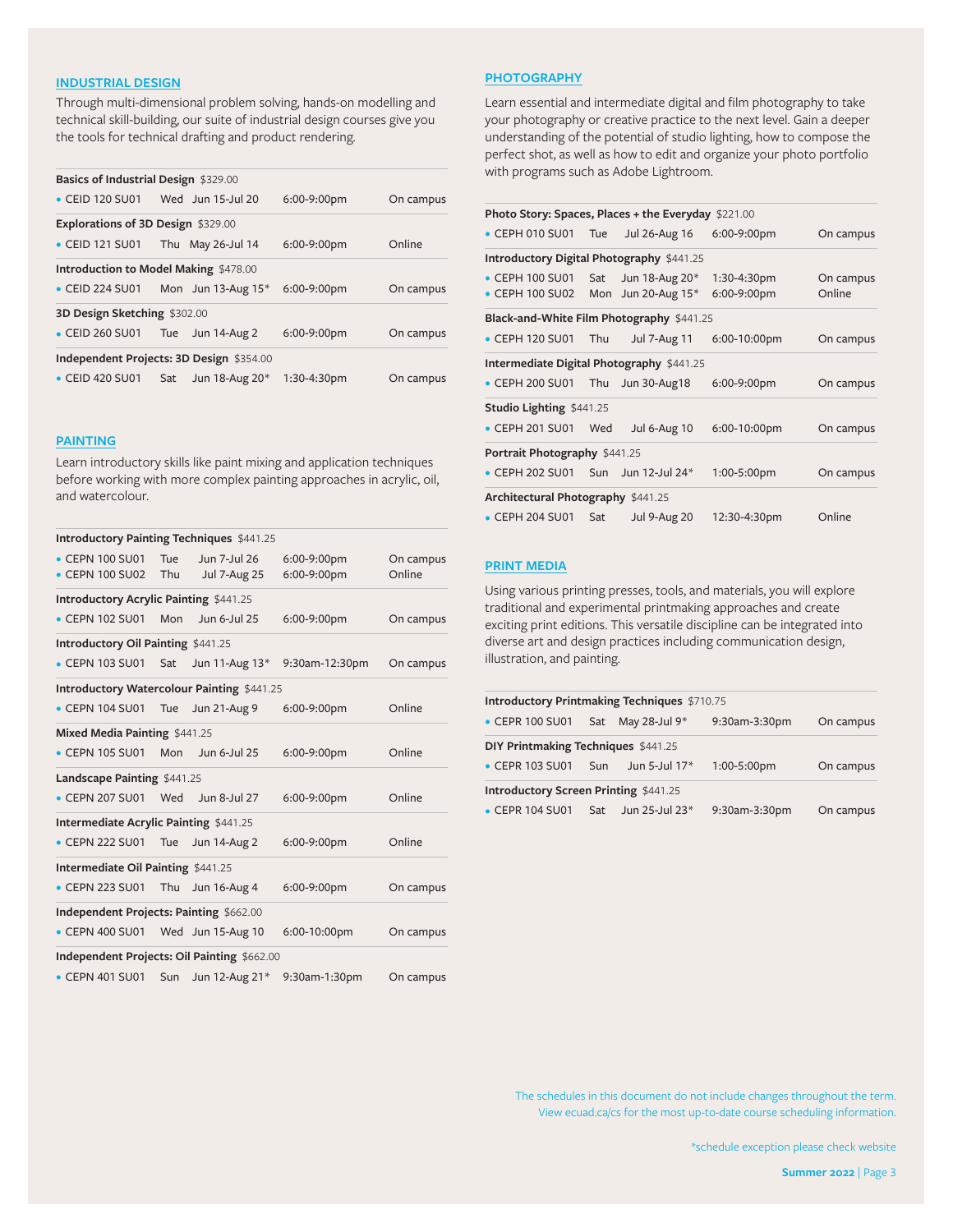## **[PROFESSIONAL PRACTICE](https://www.ecuad.ca/academics/continuing-studies/topic/pro-practice-theory-courses/professional-practices)**

Explore your individual professional goals such as developing a business or marketing plan, securing an art or design studio, starting a collective, or writing grant, residency and job applications in the creative sector.

| Professional Practices for Artists \$441.25            |                                               |               |                               |           |  |  |  |
|--------------------------------------------------------|-----------------------------------------------|---------------|-------------------------------|-----------|--|--|--|
| • CEPD 200 SU01                                        | Thu                                           | Jun 2-Jul 21  | 6:00-9:00pm                   | On campus |  |  |  |
|                                                        | Professional Practices for Designers \$441.21 |               |                               |           |  |  |  |
| • CEPD 201 SU01 Sat                                    |                                               |               | Jun 18-Aug 20* 9:30am-12:30pm | Online    |  |  |  |
| Artist Statements, CV + Portfolio Development \$221.00 |                                               |               |                               |           |  |  |  |
| $\bullet$ CEPD 202 SU01                                | Tue                                           | Jul 5-Jul 26  | 6:00-9:00pm                   | Online    |  |  |  |
| <b>Introductory Creative Writing \$441.25</b>          |                                               |               |                               |           |  |  |  |
| • CESE 108 SU01                                        | Thu                                           | Jun 30-Aug 18 | 6:00-9:00pm                   | Online    |  |  |  |

#### **[SCULPTURE](https://www.ecuad.ca/academics/continuing-studies/topic/art-courses/sculpture)**

Develop hands-on, industrial skills alongside visual composition and material exploration in our unique sculpture courses. Learn safe sculpture tool and equipment use in our state-of-the-art foundry and sculpture studios, guided by our experienced instructors and studio technicians.

| <b>Introduction to Metal Sculpture \$551.00</b> |  |  |               |           |  |
|-------------------------------------------------|--|--|---------------|-----------|--|
| • CESC 180 SU01 Mon-Fri Jul 18-Jul 22           |  |  | 9:00am-4:30pm | On campus |  |

#### **[SOFTWARE + WEB DESIGN](https://www.ecuad.ca/academics/continuing-studies/topic/design-courses/software-web)**

Ideal for aspiring illustrators, animators, graphic designers, jewellers, architects, industrial or product designers, build fundamental graphic skills from wireframing to coding, contemporary web design, prototyping, 3D modelling and rendering.

| <b>Introductory Adobe Photoshop \$221.00</b> |                                      |                                |                               |                     |  |  |
|----------------------------------------------|--------------------------------------|--------------------------------|-------------------------------|---------------------|--|--|
| $\bullet$ CECS 110 SU01                      | Tue                                  | Aug 2-Aug 23                   | 6:00-9:00pm                   | Online              |  |  |
| Introductory Adobe Ilustrator \$221.00       |                                      |                                |                               |                     |  |  |
| $\bullet$ CECS 111 SU01                      | Thu                                  | Jul 7-Jul 28                   | 6:00-9:00pm                   | On campus           |  |  |
|                                              | Introductory Adobe InDesign \$221.00 |                                |                               |                     |  |  |
| • CECS 112 SU01                              | Thu                                  | Jun 2-Jun 23                   | 6:00-9:00pm                   | Online              |  |  |
| Adobe Lightroom \$441.25                     |                                      |                                |                               |                     |  |  |
| • CECS 113 SU01 Wed Jun 29-Aug 17            |                                      |                                | 6:00-9:00pm                   | Online              |  |  |
| Adobe CC for Design + Production \$662.00    |                                      |                                |                               |                     |  |  |
| • CECS 120 SU01<br>• CECS 120 SU02           | <b>Tue</b><br>Sat                    | May 31-Jul 26<br>Jun 4-Aug 13* | 6:00-10:00pm<br>9:30am-1:30pm | On campus<br>Online |  |  |
| Introductory Web Design \$441.25             |                                      |                                |                               |                     |  |  |
| • CEDA 100 SU01                              | Sat                                  | May 28-Jul 23*                 | 9:30am-12:30pm                | On campus           |  |  |
| Introductory WordPress \$221.00              |                                      |                                |                               |                     |  |  |
| • CEDA 150 SU01                              | Sun                                  | Jun 5-Jun 26                   | 1:30-4:30pm                   | Online              |  |  |

# **[SPATIAL DESIGN](https://www.ecuad.ca/academics/continuing-studies/topic/design-courses/spatial)**

Through idea generation, sketch models, design drawings, research and modelling techniques, learn to interpret your ideas spatially and architecturally and explore the locational, contextual and structural aspects of architectural design.

| Creative Drawing + Architecture \$328.00      |     |                |                |           |  |  |
|-----------------------------------------------|-----|----------------|----------------|-----------|--|--|
| • CEDR 163 SU01                               | Mon | Jun 6-Jul 25   | 6:00-9:00pm    | Online    |  |  |
| Basics of Architectural Design \$351.00       |     |                |                |           |  |  |
| • CEID 122 SU01                               | Sat | Jun 4-Aug $6*$ | 9:30am-12:30pm | On campus |  |  |
| Architectural Modeling and Maquettes \$361.25 |     |                |                |           |  |  |
| • CEID 223 SU01                               | Thu | Jun 23-Aug 11  | 6:00-9:00pm    | Online    |  |  |

#### **[UX / UI DESIGN](https://www.ecuad.ca/academics/continuing-studies/topic/design-courses/ux-ui)**

Build your visual literacy and stretch your creative thinking while designing through the lens of accessibility, usability and/or prototyping to create dynamic user experiences.

Offered in partnership with OCAD University.

| Introduction to UI and UX Design \$475.00                   |  |  |        |  |  |
|-------------------------------------------------------------|--|--|--------|--|--|
| • CEDA 700 SU01 Wed May 4-Jun 8                             |  |  | Online |  |  |
| Intermediate UI and UX Design \$475.00                      |  |  |        |  |  |
| • CEDA 720 SU01 Wed Apr 6-May 11                            |  |  | Online |  |  |
| Intermediate UI and UX Design \$475.00                      |  |  |        |  |  |
| • CEDA 720 SU02 Wed Jun 15-Jul 20                           |  |  | Online |  |  |
| Advanced Web Design, CSS and JavaScript Frameworks \$475.00 |  |  |        |  |  |
| • CEDA 730 SU01 Thu May 19-Jun 23                           |  |  | Online |  |  |

#### **[VISUAL ART](https://www.ecuad.ca/academics/continuing-studies/topic/art-courses/visual-art)**

Develop essential compositional skills, such as the Elements and Principles of Art and Design and colour theory, and explore the materials, ideas and context required to create diverse 2D compositions and 3D objects and installations.

| En Plein Air: Discovering Nature \$221.00 |                                             |                   |             |           |  |  |  |
|-------------------------------------------|---------------------------------------------|-------------------|-------------|-----------|--|--|--|
| • CEFA 010 SU01                           | Mon                                         | Jul 4-Jul 25      | 6:00-9:00pm | Online    |  |  |  |
|                                           | En Plein Air: Discovering the City \$221.00 |                   |             |           |  |  |  |
| • CEFA 011 SU01                           | Thu                                         | Jul 7-Jul 28      | 6:00-9:00pm | Online    |  |  |  |
| 2D Composition + Form \$441.25            |                                             |                   |             |           |  |  |  |
| • CEFA 100 SU01                           |                                             | Wed May 25-Jul 13 | 6:00-9:00pm | On campus |  |  |  |
| • CEFA 100 SU02                           | Sat                                         | May 28-Jul 23*    | 1:30-4:30pm | On campus |  |  |  |
| 3D Materials + Media $$441.25$            |                                             |                   |             |           |  |  |  |
| • CEFA 101 SU01                           | <b>Tue</b>                                  | Jun 7-Jul 26      | 6:00-9:00pm | On campus |  |  |  |
| • CEFA 101 SU02                           | Sun                                         | Jun 12-Aug 14*    | 1:30-4:30pm | Online    |  |  |  |
| Colour Theory \$441.25                    |                                             |                   |             |           |  |  |  |
| • CEFA 102 SU01                           | Thu                                         | Jun 2-Jul 21      | 6:00-9:00pm | Online    |  |  |  |

The schedules in this document do not include changes throughout the term. View ecuad.ca/cs for the most up-to-date course scheduling information.

\*schedule exception please check website